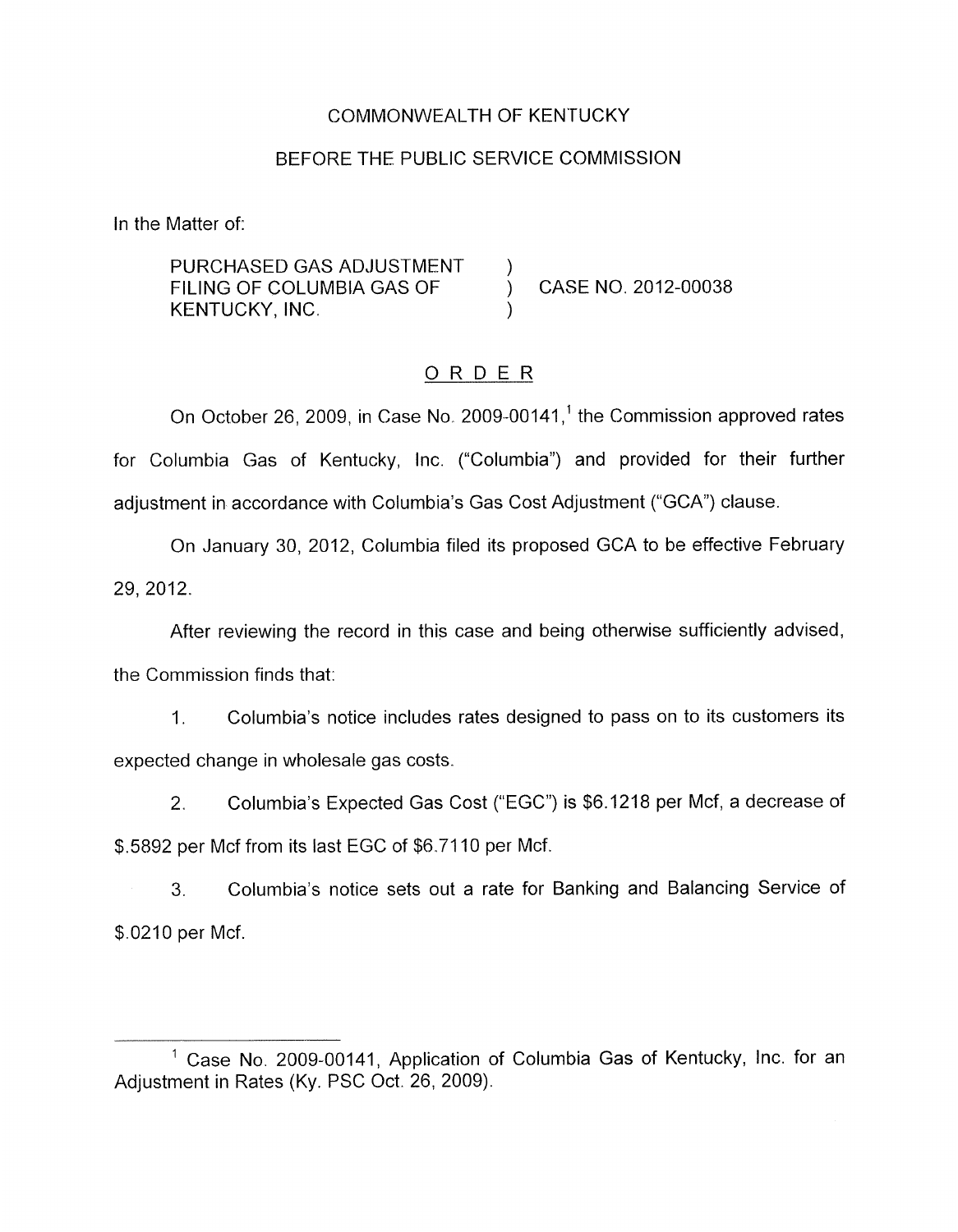4. Columbia's notice sets out a current quarter supplier Refund Adjustment ("RA") of (\$.0040) per Mcf. Columbia's notice sets out a total RA of (\$.0162) per Mcf, which represents a decrease of \$.0020 per Mcf from the prior RA of (\$.0142) per Mcf.

*5.* Columbia's notice sets out its Actual Cost Adjustment ("ACA") of (\$.1605) per Mcf, which is no change from the previous ACA.

6. Columbia's notice sets out its Balancing Adjustment ("BA") of (\$.3752) per Mcf, which represents an increase of \$.7318 per Mcf from the previous BA of (\$1.1070) per Mcf.

7. Columbia's notice sets out a Special Agency Service refund adjustment of (\$.0002) per Mcf, which represents no change from the previous rate.

*8.* Columbia's notice sets out its Gas Cost Incentive Adjustment ("GCIA") of \$.0189 per Mcf, which represents a decrease of \$.0018 per Mcf from the previous GCIA of \$.0207 per Mcf.

9. Columbia's approved Gas Cost Recovery rate ("GCR") is \$5.5886 per Mcf, which is an increase of \$.1388 per Mcf from the previous GCR of \$5.4498 per Mcf.

IO. The rates in the Appendix to this Order are fair, just, and reasonable and should be approved for billing for the March 2012 billing cycle, beginning on February 29, 2012.

IT IS THEREFORE ORDERED that:

1. The rates in the Appendix to this Order are approved for billing with the final meter readings beginning on February 29, 2012.

-2- Case No. 2012-00038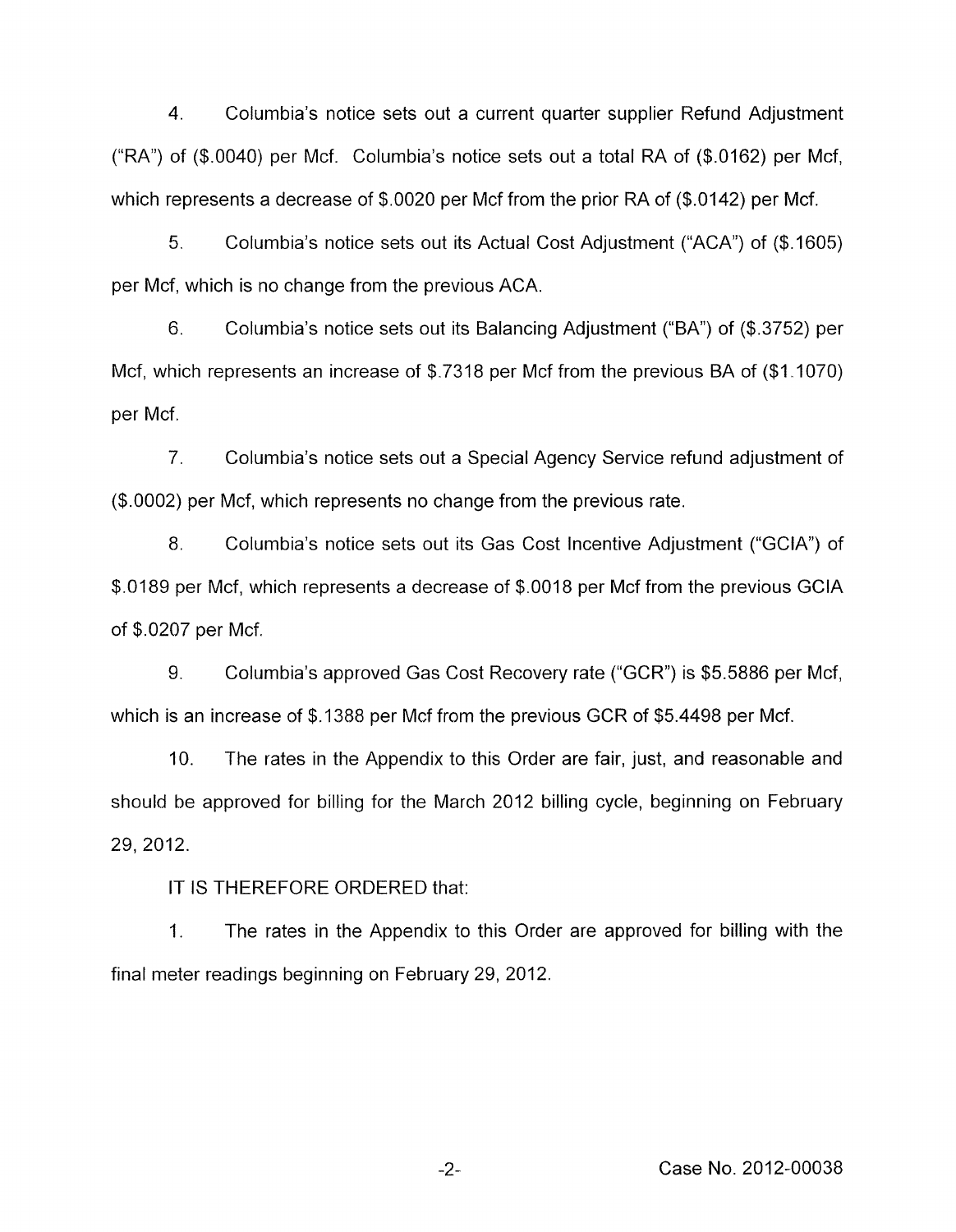*2.* Within 20 days of the date of this Order, Columbia shall file with this Commission its revised tariffs setting out the rates authorized herein and reflecting that they were approved pursuant to this Order.

By the Commission



ATTEST:<br>Assou D. Brumvell for Executive Director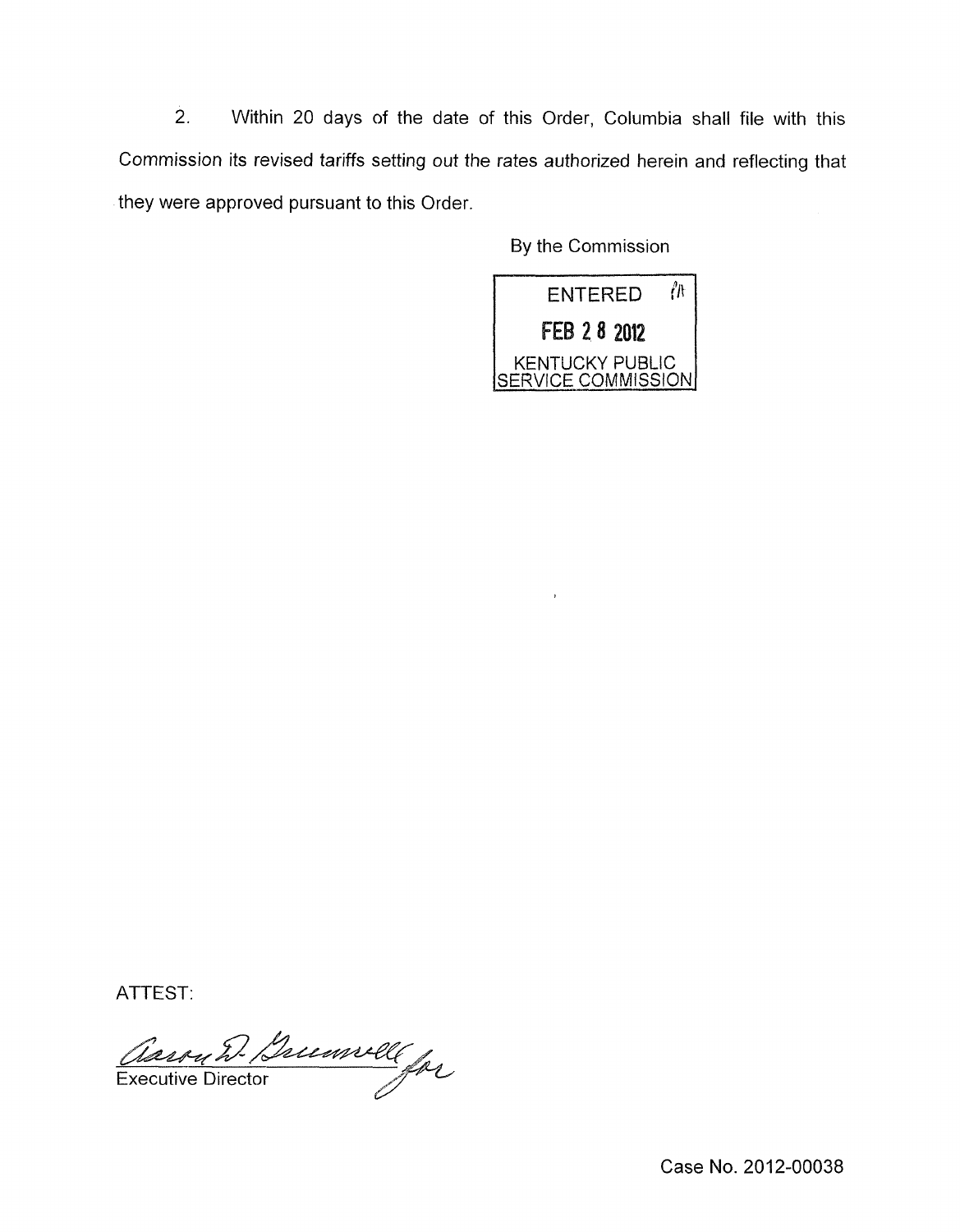### APPENDIX

## APPENDIX TO AN ORDER OF THE KENTUCKY PUBLIC SERVICE COMMISSION IN CASE NO. 2012-00038 DATED FEB 2 8 2012

The fallowing rates and charges are prescribed for the customers in the area served by Columbia Gas of Kentucky, Inc. All other rates and charges not specifically mentioned herein shall remain the same as those in effect under authority of the Commission prior to the effective date of this Order.

#### Gas Cost Recovery Rate

The total Gas Cost Recovery Rate shall be \$5.5886 per Mcf effective February 29, 2012.